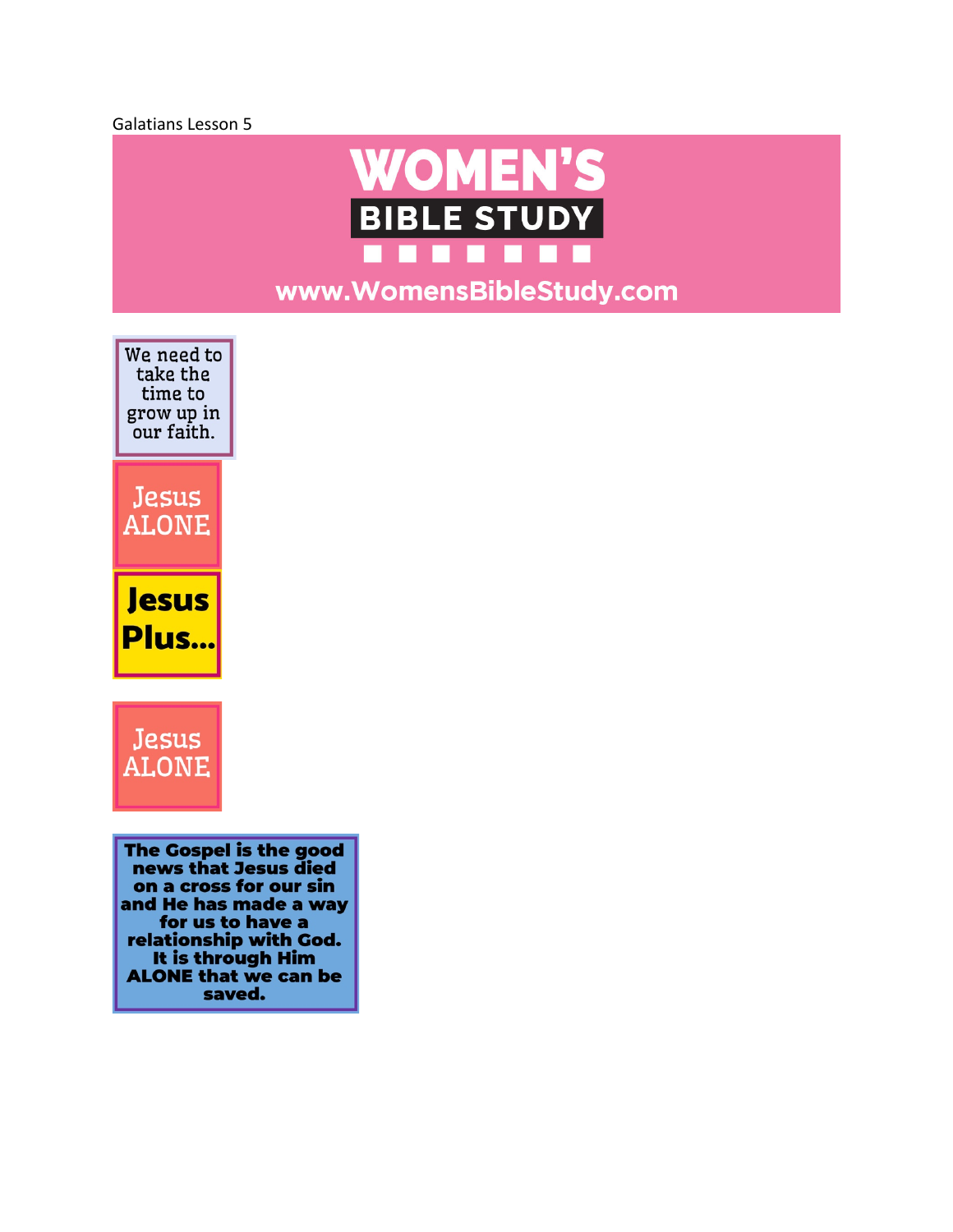I hate it when the cashier checks my money to see if it's fake... If I could print money, I wouldn't be at **Dollar Tree.** 

# **https://gph.is/g/EG7VA53**



### **Galatians 1:12**

**12 I did not receive it from any man, nor was I taught it; rather, I received it by revelation from Jesus Christ.**

#### **Galatians 2**

**1 Fourteen years later I went up again to Jerusalem, this time with Barnabas. I took Titus along also.** 

We need to take the time to grow up in our faith.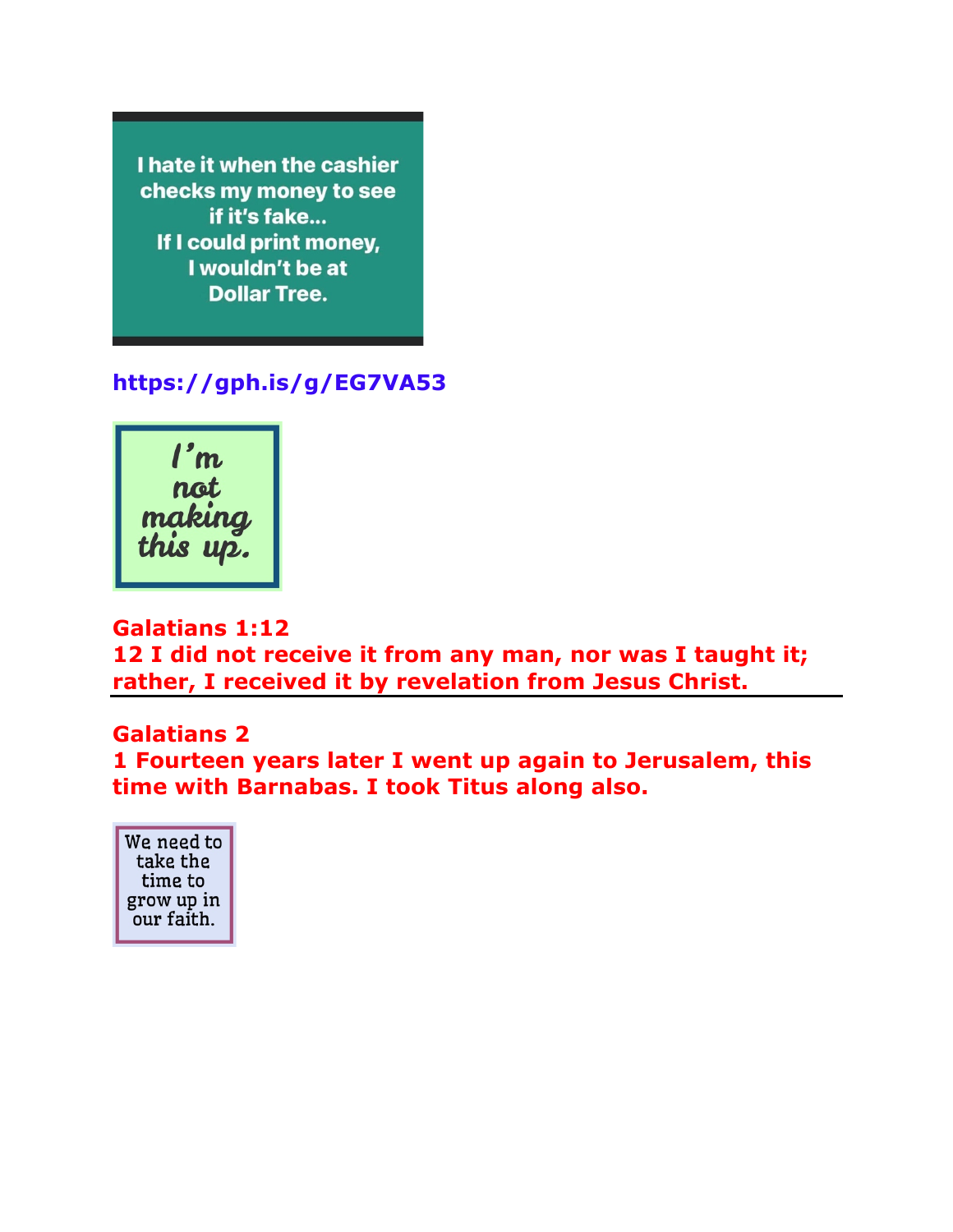

# **Acts 9:18–25**

**18 Immediately, something like scales fell from Saul's eyes, and he could see again. He got up and was baptized, 19 and after taking some food, he regained his strength. Saul spent several days with the disciples in Damascus. 20 At once he began to preach in the synagogues that Jesus is the Son of God.** 

**21 All those who heard him were astonished and asked, "Isn't he the man who raised havoc in Jerusalem among those who call on this name? And hasn't he come here to take them as prisoners to the chief priests?" 22 Yet Saul grew more and more powerful and baffled the Jews living in Damascus by proving that Jesus is the Christ.**

**23 After many days had gone by, the Jews conspired to kill him,** 

**24 but Saul learned of their plan. Day and night they kept close watch on the city gates in order to kill him. 25 But his followers took him by night and lowered him in a basket through an opening in the wall.** 

We need to take the time to grow up in our faith.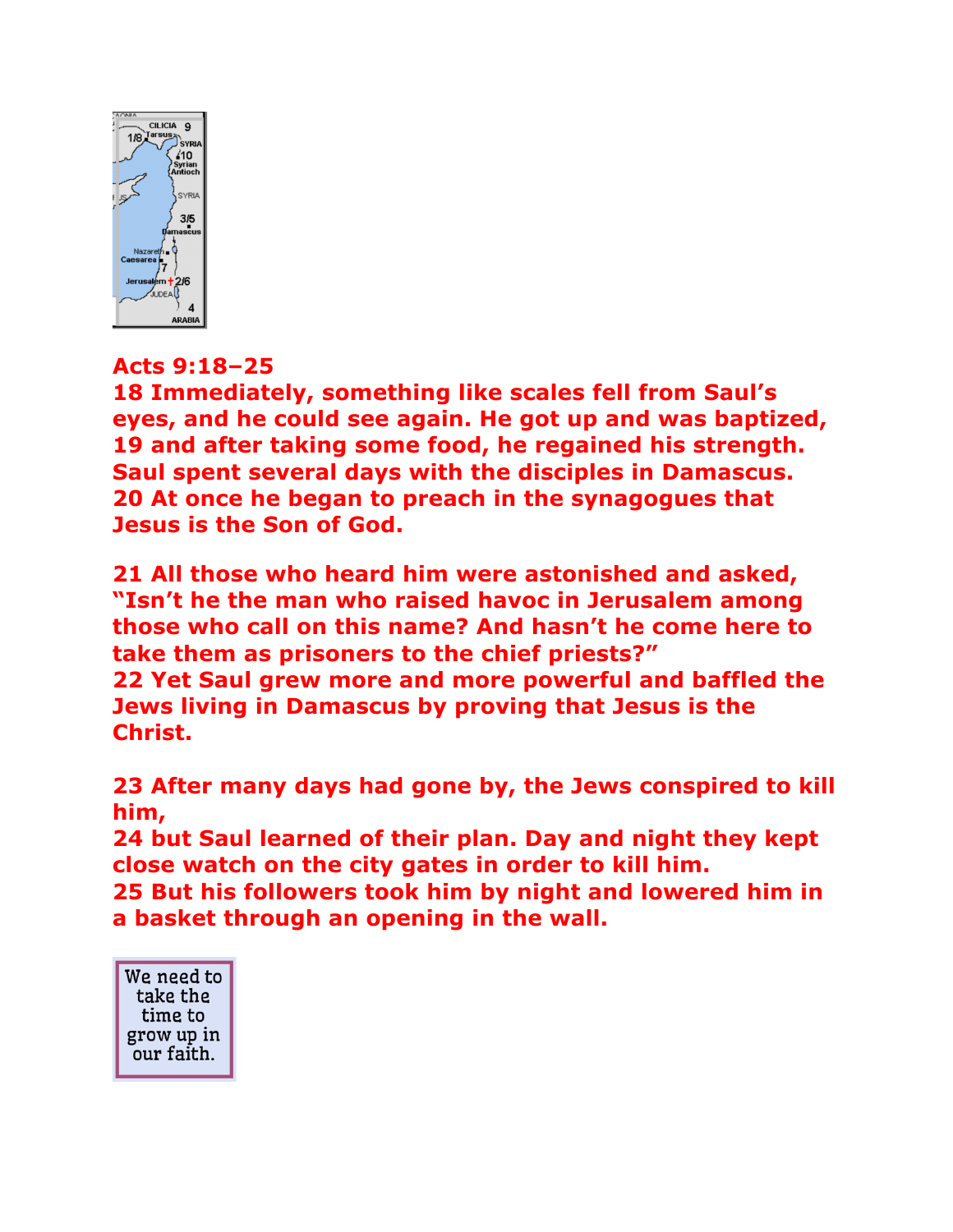### **Galatians 1:15–17 15 But when God, who set me apart from birth and called me by his grace, was pleased 16 to reveal his Son in me so that I might preach him among the Gentiles, I did not consult any man, 17 nor did I go up to Jerusalem to see those who were apostles before I was, but I went immediately into Arabia and later returned to Damascus.**



## **Galatians 1:12**

**12 I did not receive it from any man, nor was I taught it; rather, I received it by revelation from Jesus Christ.** 



## **Hebrews 4:12 12 For the word of God is living and active and sharper than any two-edged sword…**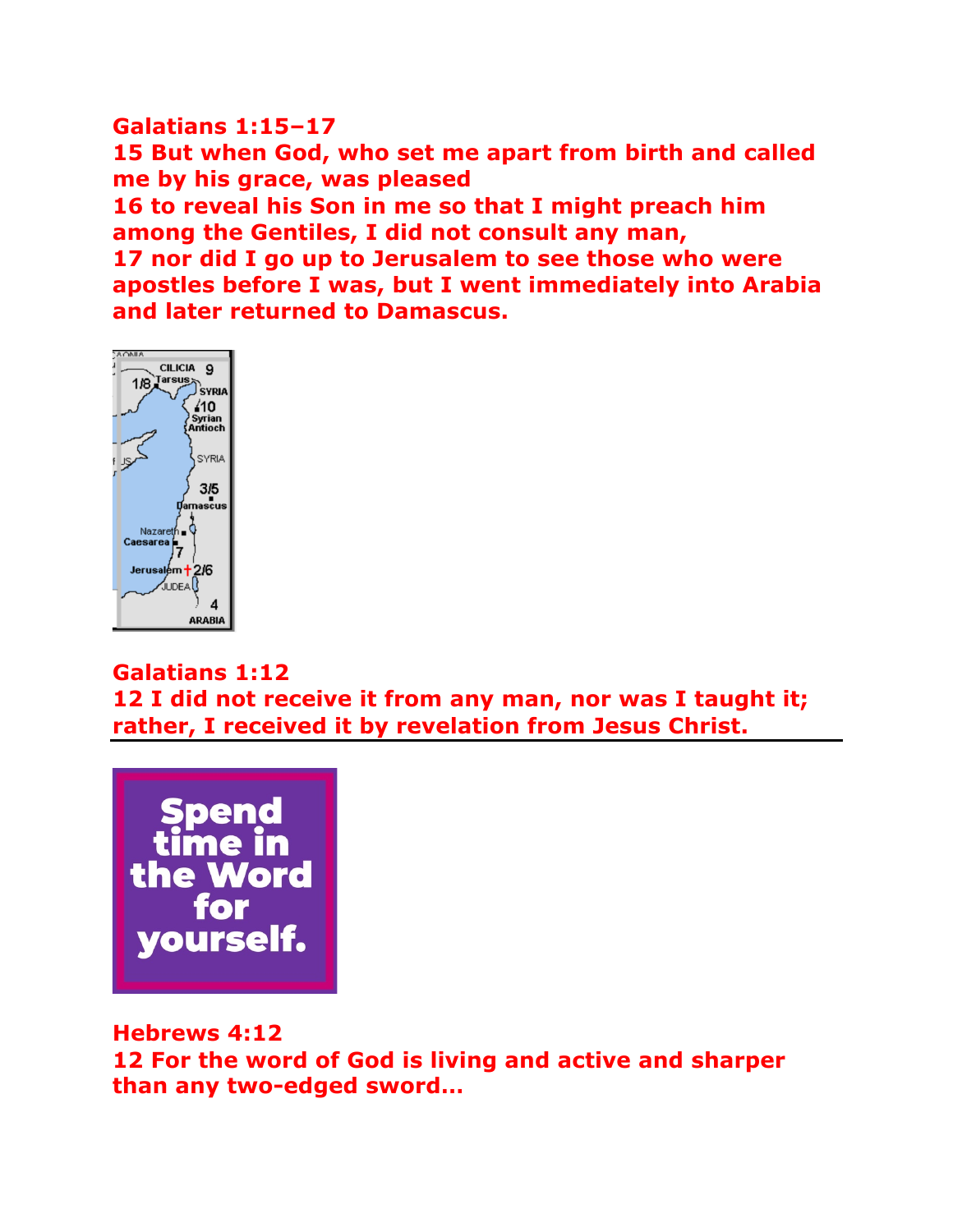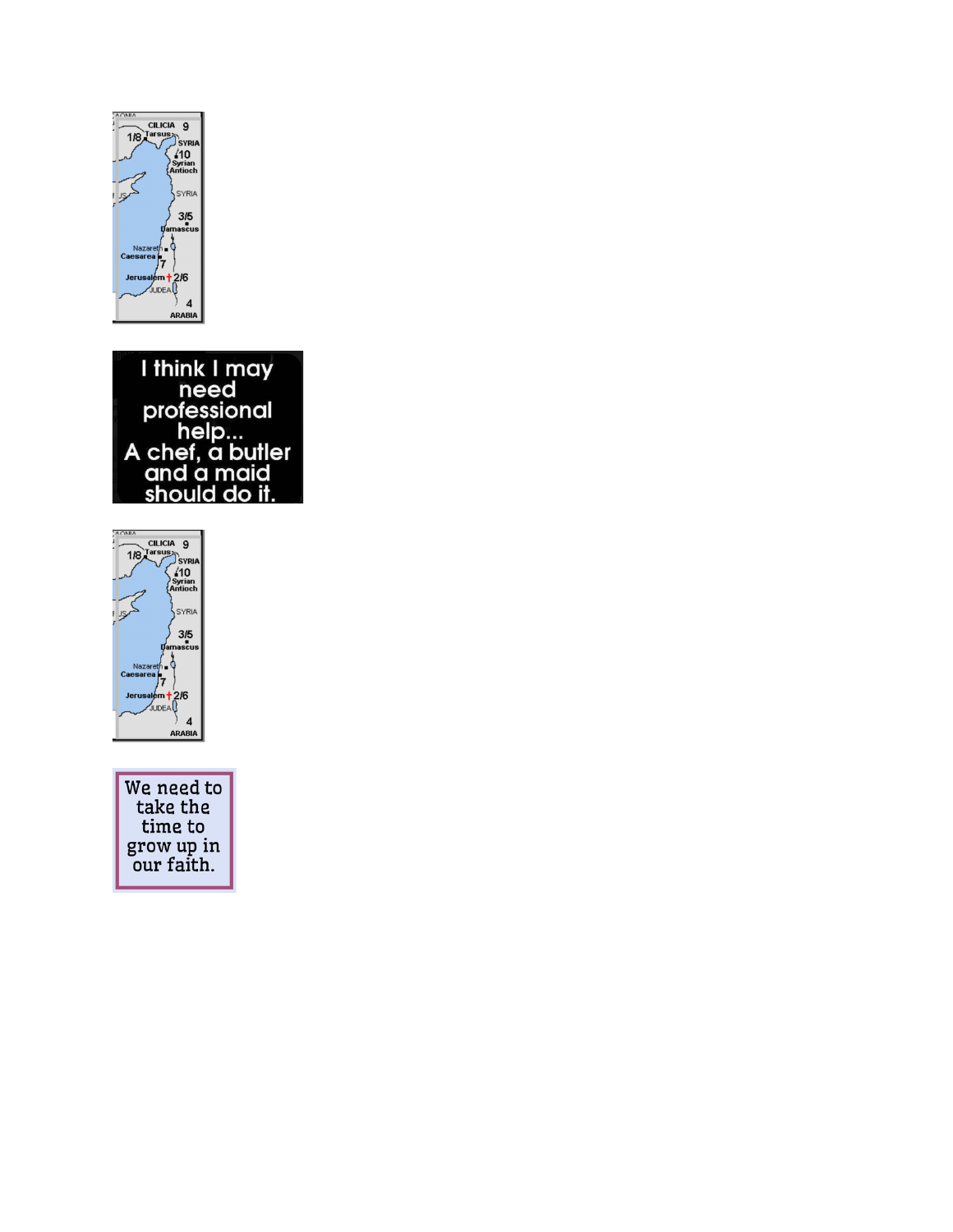

# **Acts 11:19 Now those who had been scattered by the persecution in connection with Stephen traveled as far as Phoenicia, Cyprus and Antioch, telling the message only to Jews.**

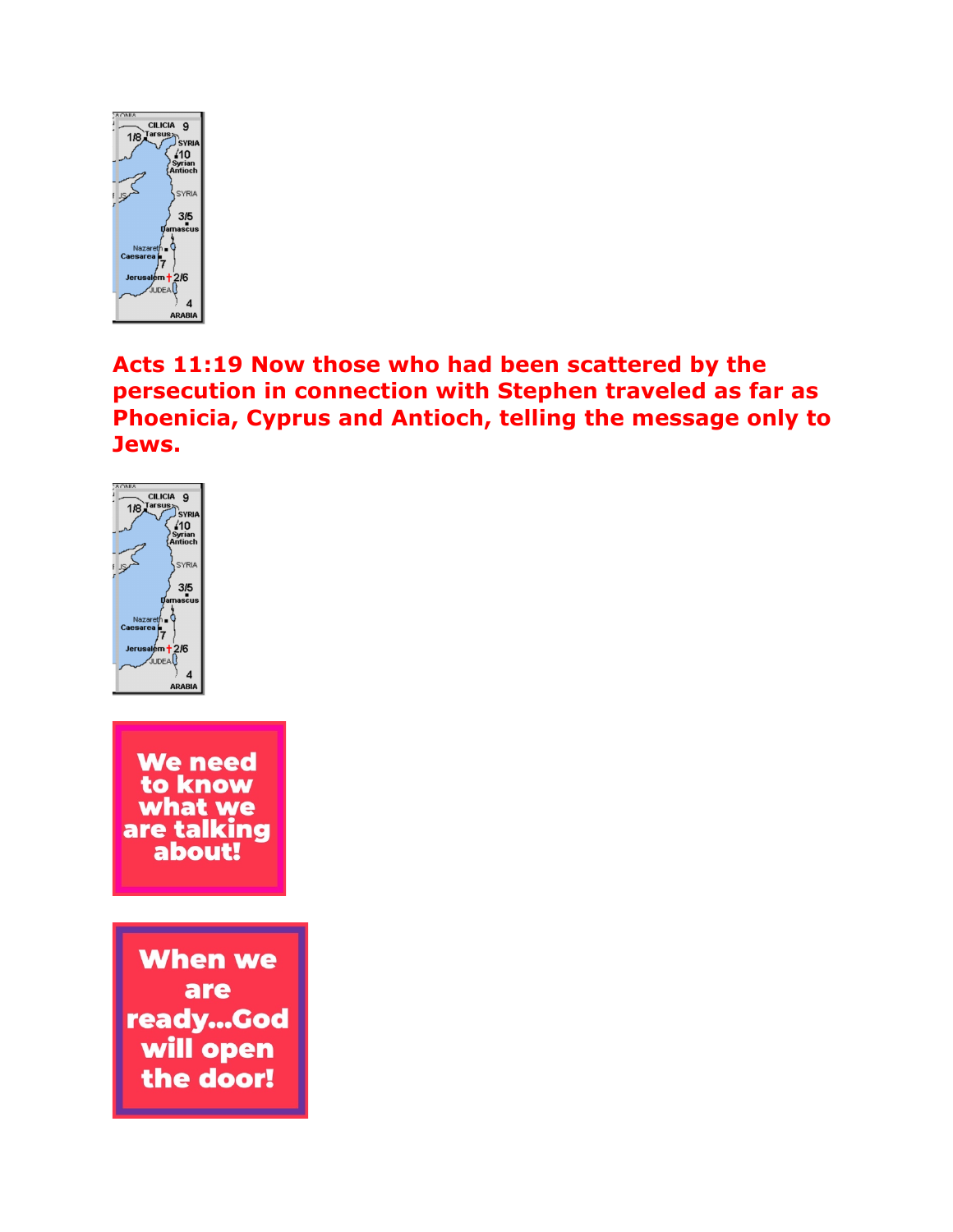**Gal 2:1 Then after fourteen years I went up again to Jerusalem with Barnabas, and also took Titus with me.**

**3 Yet not even Titus who was with me, being a Greek, was compelled to be circumcised.** 

**2 And I went up by revelation, and communicated to them that gospel which I preach among the Gentiles, but privately to those who were of reputation, lest by any means I might run, or had run, in vain.** 

**Galatians 2: 4 This matter arose because some false brothers had infiltrated our ranks**



**4 This matter arose because some false brothers had infiltrated our ranks to spy on the freedom we have in Christ Jesus and to make us slaves.**

**5 We did not give in to them for a moment, so that the truth of the gospel might remain with you.** 

**6 As for those who seemed to be important—whatever they were makes no difference to me; God does not judge by external appearance—those men added nothing to my message.**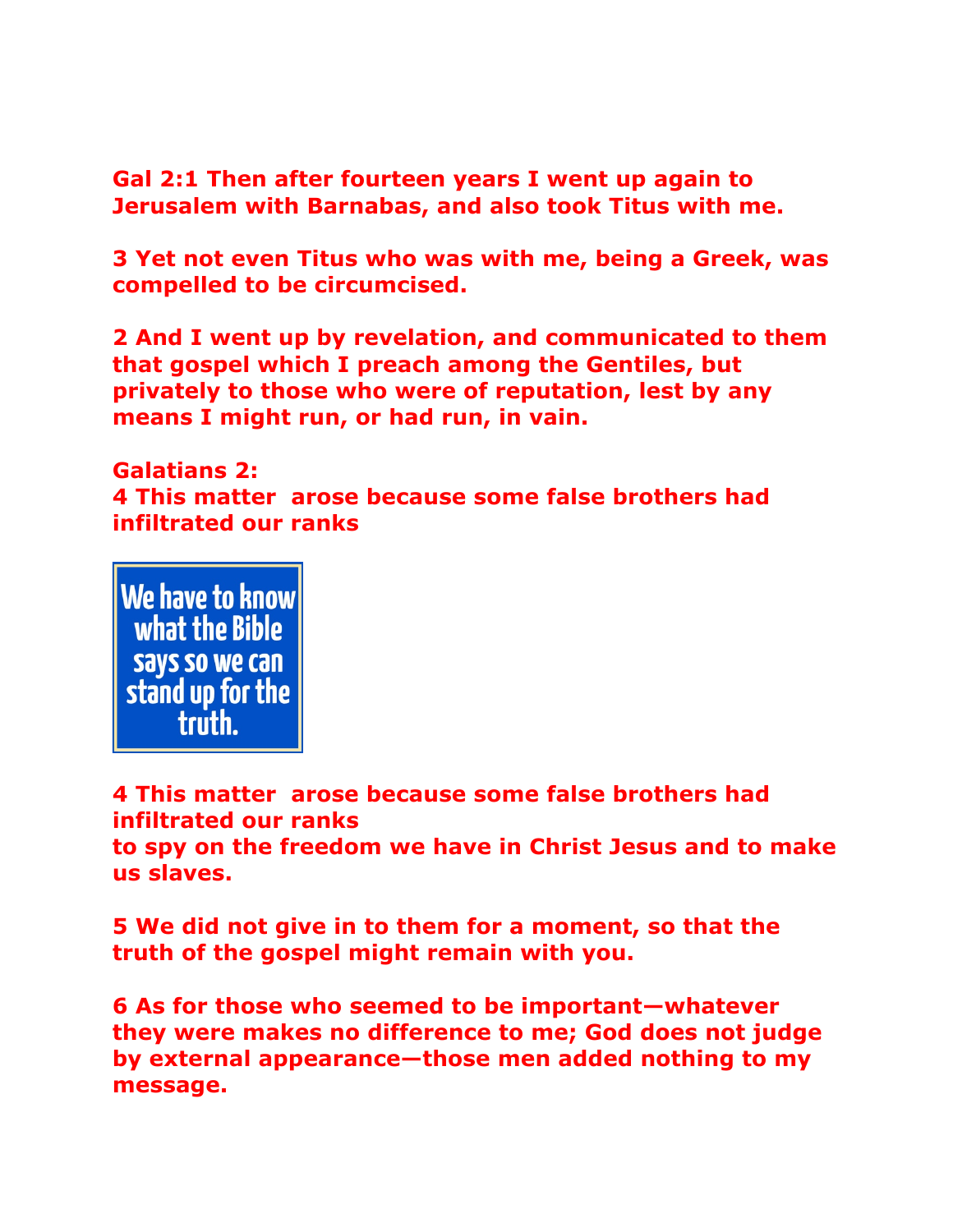**Millions of believers think they are "spiritual" because of what they don't do – or because of the leader they follow – or because of the group they belong to. The Lord shows us in Galatians how wrong we are – and how right we can be if only we would let the Holy Spirit take over. When the Holy Spirit does take over, there will be liberty, not bondage – cooperation, not competition – glory to God not praise to man.**



**7 But on the contrary, when they saw that the gospel for the uncircumcised had been committed to me, as the gospel for the circumcised was to Peter 8 (for He who worked effectively in Peter for the apostleship to the circumcised also worked effectively in me toward the Gentiles),** 

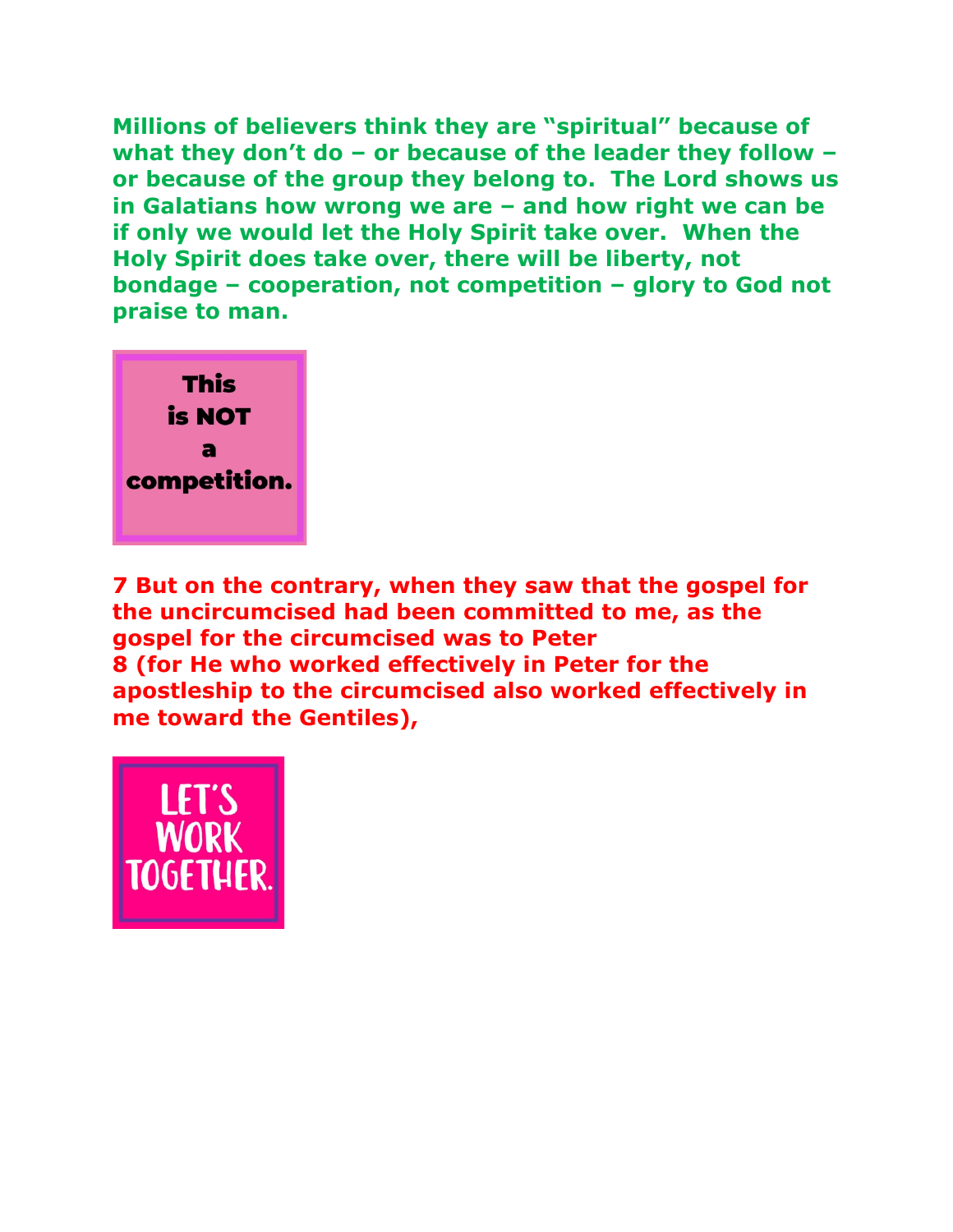

**9 and when James, Cephas, and John, who seemed to be pillars, perceived the grace that had been given to me, they gave me and Barnabas the right hand of fellowship, that we should go to the Gentiles and they to the circumcised.** 

**10 They desired only that we should remember the poor, the very thing which I also was eager to do.**